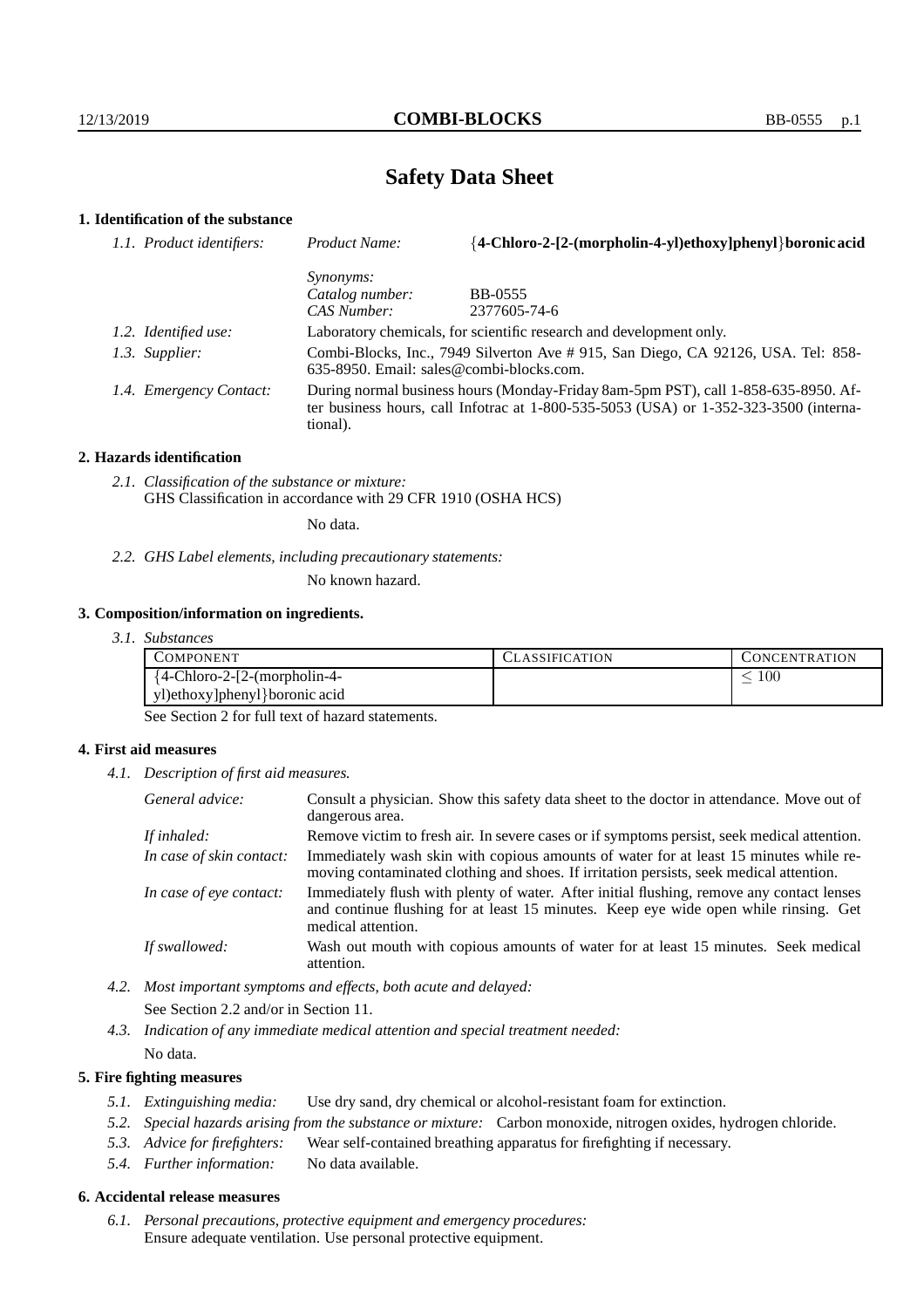| 6.2. Environmental precautions:                                                                                                                                                                                                                                    |                                                                                                                                                                                    |  |  |
|--------------------------------------------------------------------------------------------------------------------------------------------------------------------------------------------------------------------------------------------------------------------|------------------------------------------------------------------------------------------------------------------------------------------------------------------------------------|--|--|
| Should not be released into the environment. See Section 12 for additional ecological information.                                                                                                                                                                 |                                                                                                                                                                                    |  |  |
| 6.3. Methods and materials for containment and cleaning up:                                                                                                                                                                                                        |                                                                                                                                                                                    |  |  |
| Sweep up or vacuum up spillage and collect in suitable container for disposal.                                                                                                                                                                                     |                                                                                                                                                                                    |  |  |
| 6.4. Reference to other sections:                                                                                                                                                                                                                                  |                                                                                                                                                                                    |  |  |
|                                                                                                                                                                                                                                                                    | Refer to protective measures listed in Sections 8 and 13.                                                                                                                          |  |  |
| 7. Handling and storage                                                                                                                                                                                                                                            |                                                                                                                                                                                    |  |  |
| 7.1. Precautions for safe handling: Avoid contact with skin and eyes. Avoid inhalation of vapour or mist. Keep away<br>from sources of ignition - No smoking. Take measures to prevent the build up of electro-<br>static charge. For precautions see section 2.2. |                                                                                                                                                                                    |  |  |
| 7.2. Conditions for safe storage, including any incompatibilities: Store refrigerated. Keep container tightly closed in<br>a dry and well-ventilated place. Containers which are opened must be carefully resealed<br>and kept upright to prevent leakage.         |                                                                                                                                                                                    |  |  |
| Laboratory chemicals, for scientific research and development only.<br>7.3. Specific end use(s):                                                                                                                                                                   |                                                                                                                                                                                    |  |  |
| 8. Exposure Controls / Personal protection                                                                                                                                                                                                                         |                                                                                                                                                                                    |  |  |
| 8.1. Control parameters:                                                                                                                                                                                                                                           |                                                                                                                                                                                    |  |  |
| Components with workplace control parameters: Contains no substances with occupational exposure limit values.                                                                                                                                                      |                                                                                                                                                                                    |  |  |
| 8.2. Exposure controls:                                                                                                                                                                                                                                            |                                                                                                                                                                                    |  |  |
| Appropriate engineering controls: Ensure that eyewash stations and safety showers are close to the workstation<br>location. Ensure adequate ventilation, especially in confined areas.                                                                             |                                                                                                                                                                                    |  |  |
| Personal protective equipment:                                                                                                                                                                                                                                     |                                                                                                                                                                                    |  |  |
| Eye/face protection:                                                                                                                                                                                                                                               | Wear appropriate protective eyeglasses or chemical safety goggles as described by OSHA's<br>eye and face protection regulations in 29 CFR 1910.133 or European Standard EN166.     |  |  |
| Skin protection:                                                                                                                                                                                                                                                   | Handle with gloves. Gloves must be inspected prior to use. Use proper glove removal<br>technique (without touching glove's outer surface) to avoid skin contact with this product. |  |  |

| Eye/face protection:               | Wear appropriate protective eyeglasses or chemical safety goggles as described by OSHA's<br>eye and face protection regulations in 29 CFR 1910.133 or European Standard EN166.                                                                                                                                         |  |  |
|------------------------------------|------------------------------------------------------------------------------------------------------------------------------------------------------------------------------------------------------------------------------------------------------------------------------------------------------------------------|--|--|
| Skin protection:                   | Handle with gloves. Gloves must be inspected prior to use. Use proper glove removal<br>technique (without touching glove's outer surface) to avoid skin contact with this product.<br>Dispose of contaminated gloves after use in accordance with applicable laws and good<br>laboratory practices. Wash and dry hands |  |  |
| <b>Body Protection:</b>            | Complete suit protecting against chemicals, Flame retardant antistatic protective clothing.<br>The type of protective equipment must be selected according to the concentration and<br>amount of the dangerous substance at the specific workplace.                                                                    |  |  |
| Respiratory protection:            |                                                                                                                                                                                                                                                                                                                        |  |  |
| Control of environmental exposure: | Prevent further leakage or spillage if safe to do so. Do not let product enter<br>drains.                                                                                                                                                                                                                              |  |  |

# **9. Physical and chemical properties**

*9.1. Information on basic physical and chemical properties*

| (a)                        | Appearance:                                   | Solid          |
|----------------------------|-----------------------------------------------|----------------|
| (b)                        | Odour:                                        | No data        |
| (c)                        | Odour Threshold:                              | No data        |
| (d)                        | $pH$ :                                        | No data        |
| (e)                        | Melting point/freezing point:                 | $130 - 140$ °C |
| (f)                        | Initial boiling point and boiling range:      | No data        |
| (g)                        | Flash point:                                  | No data        |
| (h)                        | Evaporatoin rate:                             | No data        |
| (i)                        | Flammability (solid, gas):                    | No data        |
| (j)                        | Upper/lower flammability or explosive limits: | No data        |
| $\left( k\right)$          | Vapour pressure:                              | No data        |
| $\left( \mathrm{l}\right)$ | Vapour density:                               | No data        |
| (m)                        | Relative density:                             | No data        |
| (n)                        | Water solubility:                             | No data        |
| $\circ$                    | Partition coefficient: n-octanol/water:       | No data        |
| (p)                        | Auto-ignition:                                | No data        |
| (q)                        | Decomposition temperature:                    | No data        |
| (r)                        | Viscosity:                                    | No data        |
| (s)                        | Explosive properties:                         | No data        |
| (t)                        | Oxidizing properties:                         | No data        |
|                            |                                               |                |